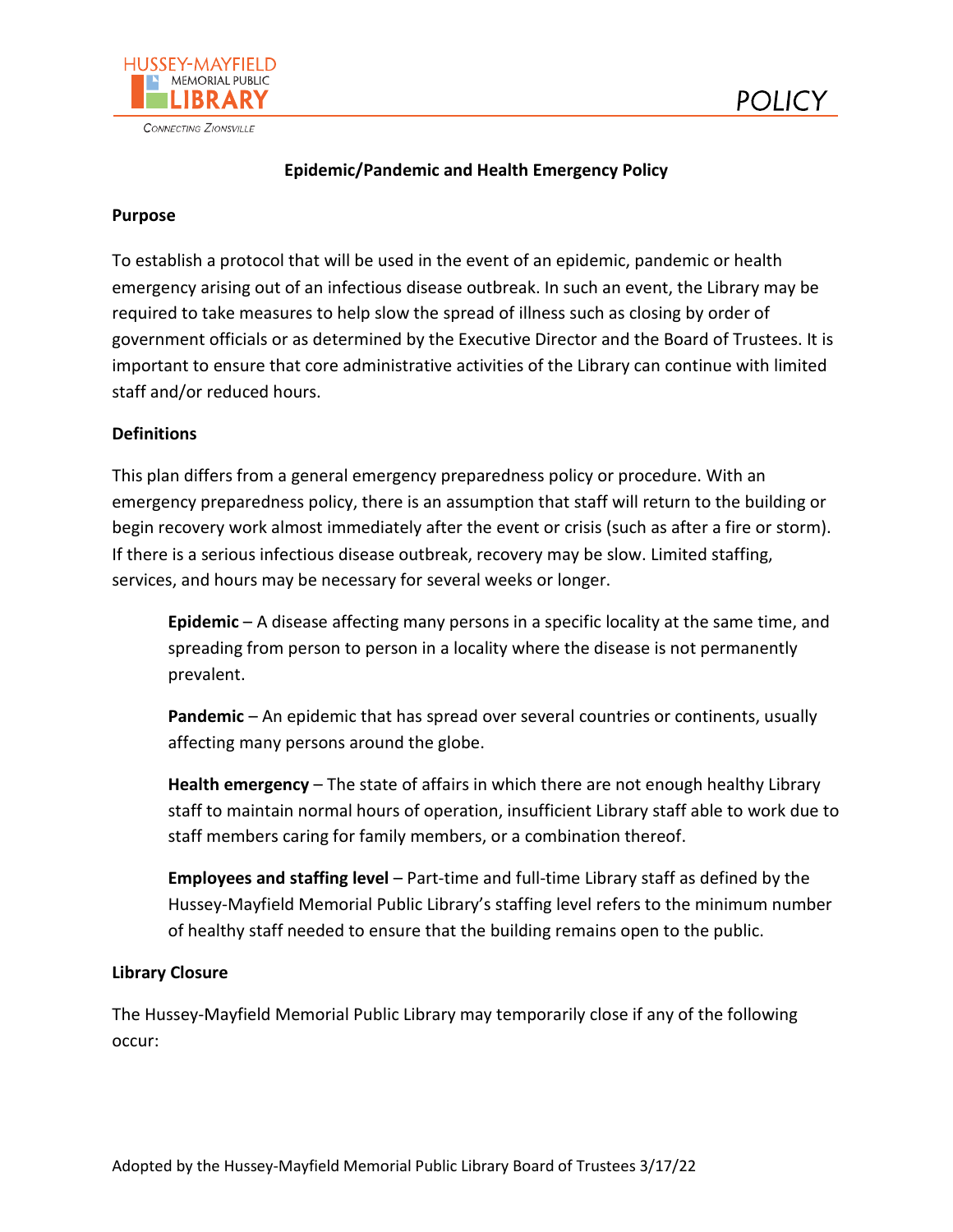

CONNECTING ZIONSVILLE

- A. A mandate, order, or recommendation for closure is issued by the Boone County Health Department, Indiana State Department of Health or other government or health officials.
- B. If a Library employee has been diagnosed with the disease causing the epidemic, pandemic or health emergency, the Library will temporarily close if recommended by a health official.
- C. If the epidemic or pandemic has caused a health emergency as defined in the previous section. This determination shall be made by the Executive Director and the President of the Board of Trustees.
- D. If the Executive Director and the President of the Board of Trustees deems it in the best interest of the public and library staff to close to reduce the spread of the contagion amongst staff or patrons.
- E. At the discretion of the Executive Director and the President of the Board of Trustees.

In the event of any type of closure, due dates will be extended for the duration of the closure. The exterior book drops may be closed to prevent the spread of illness on materials and to minimize staff visits to the building as needed. Any closure decisions made using the criteria above will be reviewed at the soonest regular meeting of the Board of Trustees.

Types of Library Closures:

**Complete Closure**: No staff in the building at any time.

**Library Closure with Essential Services Only**: Exempt and selected library employees may be required to work during closures to perform necessary duties, such as payroll, bill paying, building maintenance, checking the mail, etc.

# **Library Closure with Reduced Services -- Staff may**

- be allowed to work inside the building, while the building is closed to the public
- be assigned to provide services to the community using alternative means either from within the library building or remotely from home
- be assigned to clean the building
- be asked to return to work to prepare the building for being reopened to the public

# **School Closures**

In the event that schools in Zionsville are closed because of an epidemic, the Library will remain open unless one of the above conditions under the "Library Closure" section are met.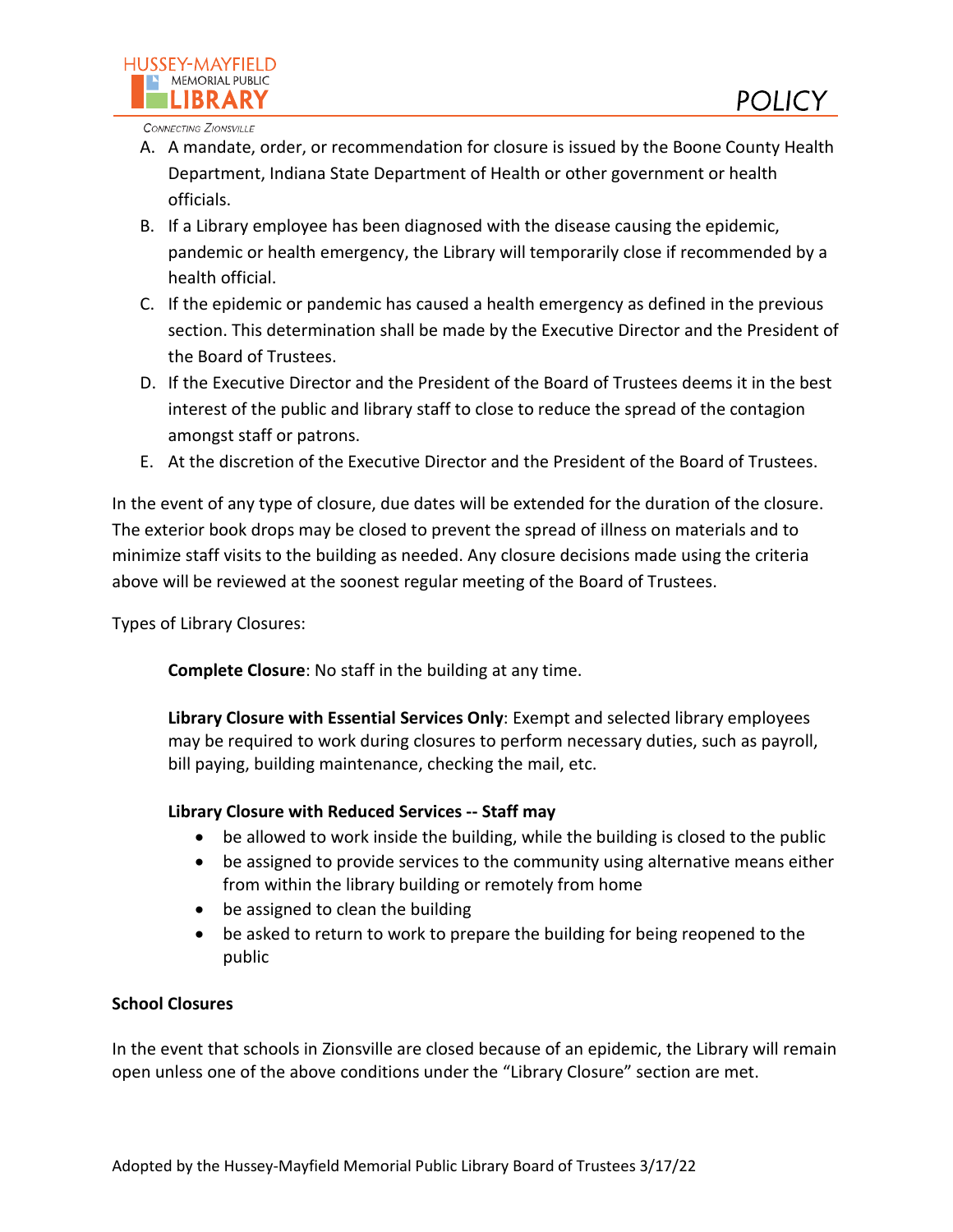

CONNECTING ZIONSVILLE



### **Minimum Staffing Level**

The Executive Director will determine the staffing needed to continue operations.

#### **Compensation During an Epidemic, Pandemic or Health Emergency**

The Library will compensate an employee for their regularly scheduled hours if they:

- contract the disease
- are required to care for a family member who has contracted the disease
- receive a mandated or doctor-directed self-quarantine

If Library employees are sent home in the event of closure, those employees shall be compensated for their regularly scheduled hours.

In the event the Library remains closed, employees shall be compensated for their regularly scheduled hours for as long as determined possible by the Executive Director.

If furloughs or layoffs are determined to be necessary, the Board of Trustees will give affected employees 14 days' notice.

During the epidemic, staff who have previously scheduled vacation time may rescind that timeoff request during any type of closure of the Library.

Employees will continue to accrue vacation and PTO time, but not more than the maximum time allowed per the Library employee handbook.

## **Impact on Staff with Child Care Concerns**

In the event of school districts or day care closures due to an epidemic, the Library will allow employees to make the personal decision to choose to use their accrued leave or take unpaid time off to stay at home.

#### **Communication**

In the event of Library closures or cancellation of services, programs, or community room usage, administration staff or designees will:

• Notify staff, Trustees, Foundation and Friends board members, custodial staff and the public via phone, email, social media or the website